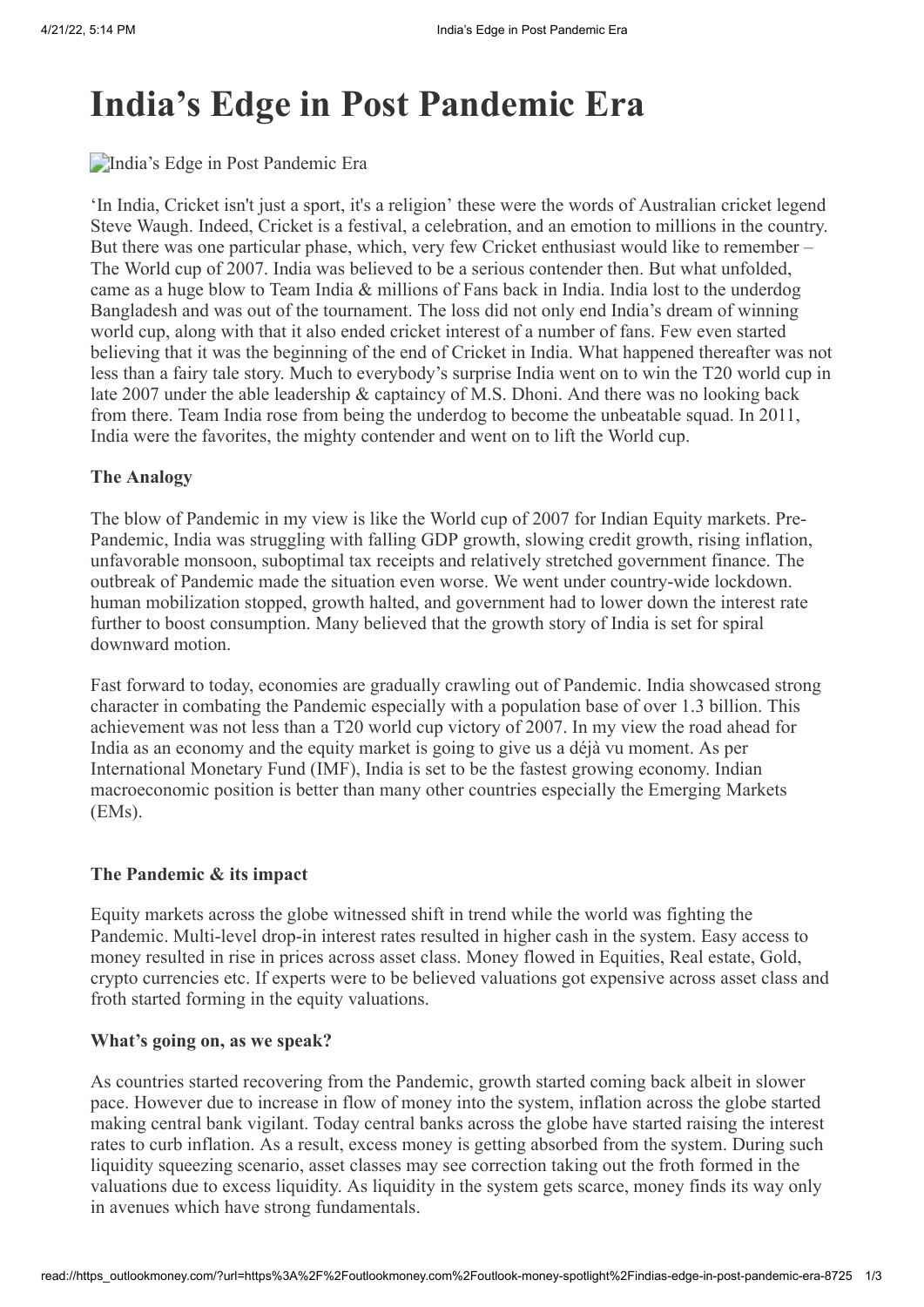# **Our case for Shining India**

I am of the view that India's fundamentals are stronger than other EMs. India's high frequency data is showing strong signs of recovery, our government finances is also in relatively better shape. On the domestic front, rising income level and strong rural growth may lead to faster recovery. All these factors may build a strong case for India to see larger inflows from FIIs in the near future.

## **What's so special about us?**

### **Core factors**

The IMF, which released its World Economic Outlook, raised India's GDP growth estimate to 9% for 2022-23 and for 2023-24 it forecast the economy to grow by 7.1% higher than any economy. India's demography is younger than any of our peer EMs. Income levels are in rising trend with rural growth showing strong signs of recovery. Stable political environment with improving government finances and its focus on introducing structural reforms should lay a solid foundation for India to become global manufacturing hub.

## **External factors**

Growth has been the concern for countries across the globe. The US & Europe is suffering from slower growth rates, rising inflation and increase in employment albeit at slower pace. Moreover, India is relatively less vulnerable to the ongoing geopolitical tensions. Russia accounts for less than a percent (or 80bp) of India's total exports. Imports from Russia accounted for  $\sim$ 1.3% of India's total imports during FY19-21 and only 1.6% share in total imports of India during Apr'21-Jan'22 (Source: Motilal Oswal Report). India is also expected to benefit from 'China Plus 1' strategy adopted by large corporates. A number of reforms directed towards 'Atmanirbhar Bharat', 'Make in India' and recently launched Performance Linked Incentive (PLI) Scheme across various sector is only going to give boost to India's aspiration to become global manufacturing hub.

#### **What does history suggest?**

If history were to give us any indication, it is understood that the benchmark Index of any economy grows the fastest during the economy's road to \$5 trillion club (GDP). The US took 11 years to go from \$2 Trillion to \$5 Trillion (1977-1988). The Dow Jones rose from 700 levels to 12000 between 1977 and 2000, a 17x gain. Japan took 8.5 years to go from \$2 Trillion to \$5 Trillion (1978-1986). The Japanese stock market zoomed from 2000 to 37000 (1978-1991) – an 18.5x gain. China took five years to go from \$2 Trillion to \$5 Trillion (2004-2009). During this time, the Hang Seng went from 8500 to 32000 (Source: CEIC). India entered the \$2 trillion club in 2015. We have a long way to go before we reach \$5 trillion. This makes a pretty good case for foreign as well as domestic investors to invest in equity markets at least for the next 5-8 years, till India becomes a \$5 trillion economy. And with large part of India still at nascent stage in financial investment, Mutual funds is an appropriate route for new investors to participate in equity market buoyancy.

#### **Potential of Mutual Fund**

MF industry is still at the nascent stage despite the industry managing ~Rs. 38trn of AuM (Source: AMFI). With a large part of India still being underpenetrated, we have just scratched the surface. The world average of MF AUM to GDP is 75%, whereas India is only 15%. US is highest at 140%. Also, in terms of Equity AUM as a % of GDP, the world average is 43%. India is at mere 6% (Source: IMF, CRISIL Research). Additionally, India's population as compared to the world is a younger lot. In my view, the next phase of growth in our industry will be triggered by an inclusive growth philosophy where smaller cities will contribute more to the incremental AUM growth. We at LICMF have aligned our corporate goal taking this into consideration.

Rising income level, increasing financial inclusion in the smaller cities and villages, increasing share of financial assets among population, lack of options in traditional investment etc will result in more and more people entering equity market through mutual funds in the medium term.